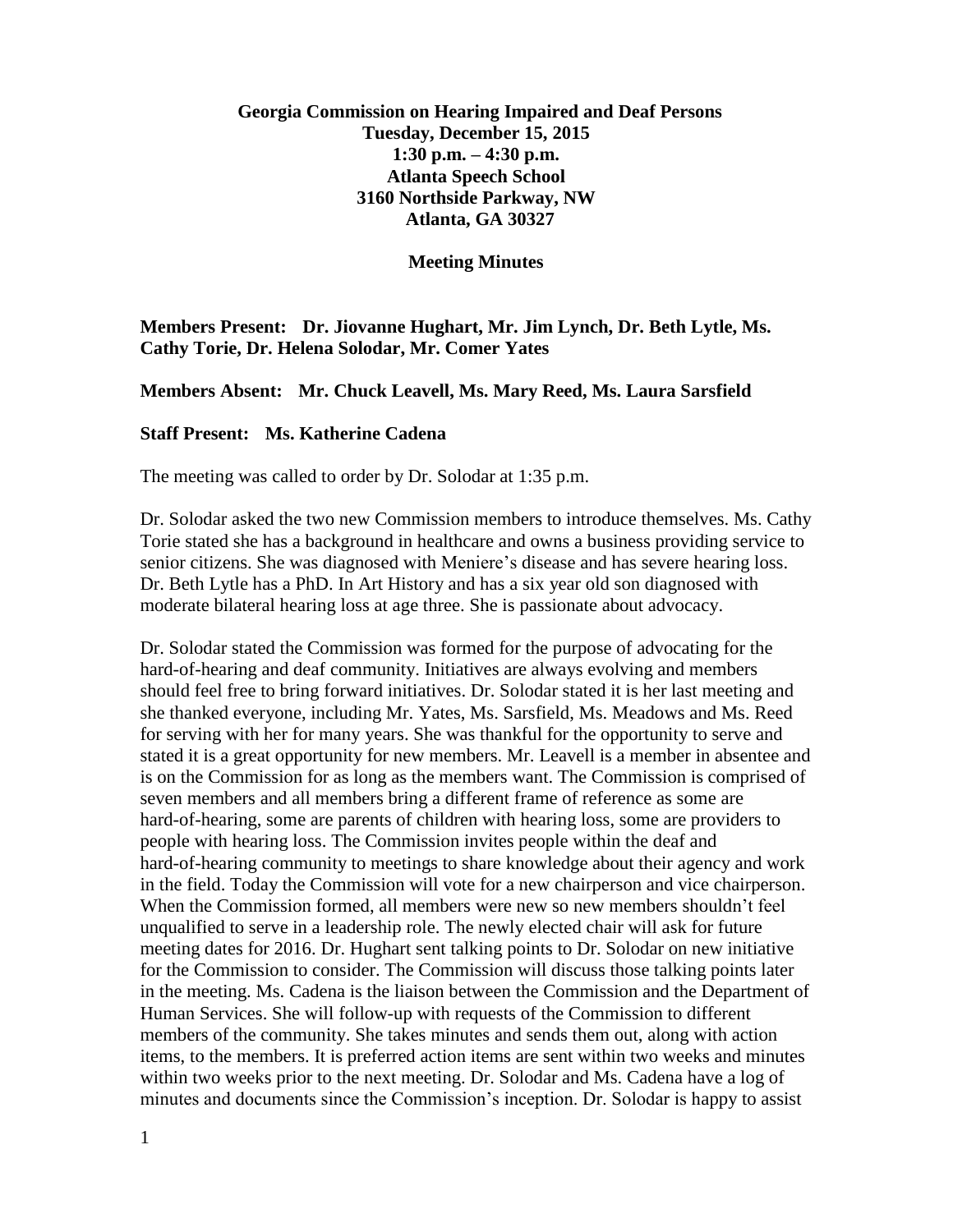the Commission in the future. Dr. Hughart asked about the link with the Governor's Office. Ms. Cadena stated she is in contact with the Governor's Office of Executive Appointments regarding Commission leadership; however, the minutes are posted on the Commission's website. Dr. Hughart recommended the Commission provide a formal report to the Governor. Dr. Solodar and Mr. Yates previously met with the Governor and had a very successful interaction with him. An annual report might be welcomed. The conception of the Commission was an idea of several state representatives and there was a pocket of money from telephone bills to fund the Public Service Commission, PSC. The money initially went to GACHI, formerly known as the Georgia Council on the Hearing Impaired. Since then, the money is housed at the Georgia Lions Lighthouse Foundation, GLLF. The GLLF provides funding for hearing aids. The Commission was to work with GLLF. At one of the first meetings, the Commission invited representatives from several agencies working with people who are deaf and hard-of-hearing to inform members of their efforts and the Commission offered to assist with those efforts. From there, the Commission created areas of interest they would support. One was to bring a clinical and research PhD audiology program to the state. Nova Southeastern University had expressed an interest, but didn't come to fruition. Another initiative is early childhood development. Collaborators include the Georgia Department of Education (DOE), and the Early Detection and Hearing Intervention (EDHI) program with the Georgia Department of Public Health (DPH). The Adopt-a-Band initiative for school aged and college kids promotes hearing protection. Dr. Hughart is the Commission liaison for that. Former member, Ms. Sarsfield was the member assigned to the Georgia in the Loop initiative and will pass that information on to Mr. Lynch. Ms. Reed collaborates with the Georgia Vocational Rehabilitation Agency by hosting job fairs and encouraging employers to engage with the hard-of-hearing and deaf community. Mr. Yates discussed the Talk to Me Baby, 100 Babies Project, and Georgia Pathway initiatives. These projects are in collaboration with the Department of Early Care and Learning (DECAL), the DOE and DPH. Georgia Pathway is not focused on modality. It is a national model that instead of looking at the outcome around modality focuses on the outcome of literacy.

There was a motion to approve the minutes from the last meeting. The motion was seconded and passed.

Ms. Shetera Reaves with the Georgia Lions Lighthouse Foundation is on the agenda, however, she called this morning and said she is ill and won't be able to attend the meeting. She emailed a report that has been given to Commission members. The Commission will reach out to her and invite her to speak at the next meeting. Referencing the November report given to the PSC, GLLF has served 26 children for the year. They were considering ways to engage audiologists in an effort to receive more applications for children and adults in the community. The Commission houses its funds through an account with the GLLF. Money was made selling ear protection. Dr. Solodar will provide Dr. Hughart the supplies and all information associated with the project.

Ms. Kelly Jenkins with Let Georgia Hear provided two hand-outs to Commission members. Her daughter was diagnosed with hearing loss at a year old. The hearing aids purchased for her were about \$6000. Many families don't have the resources to purchase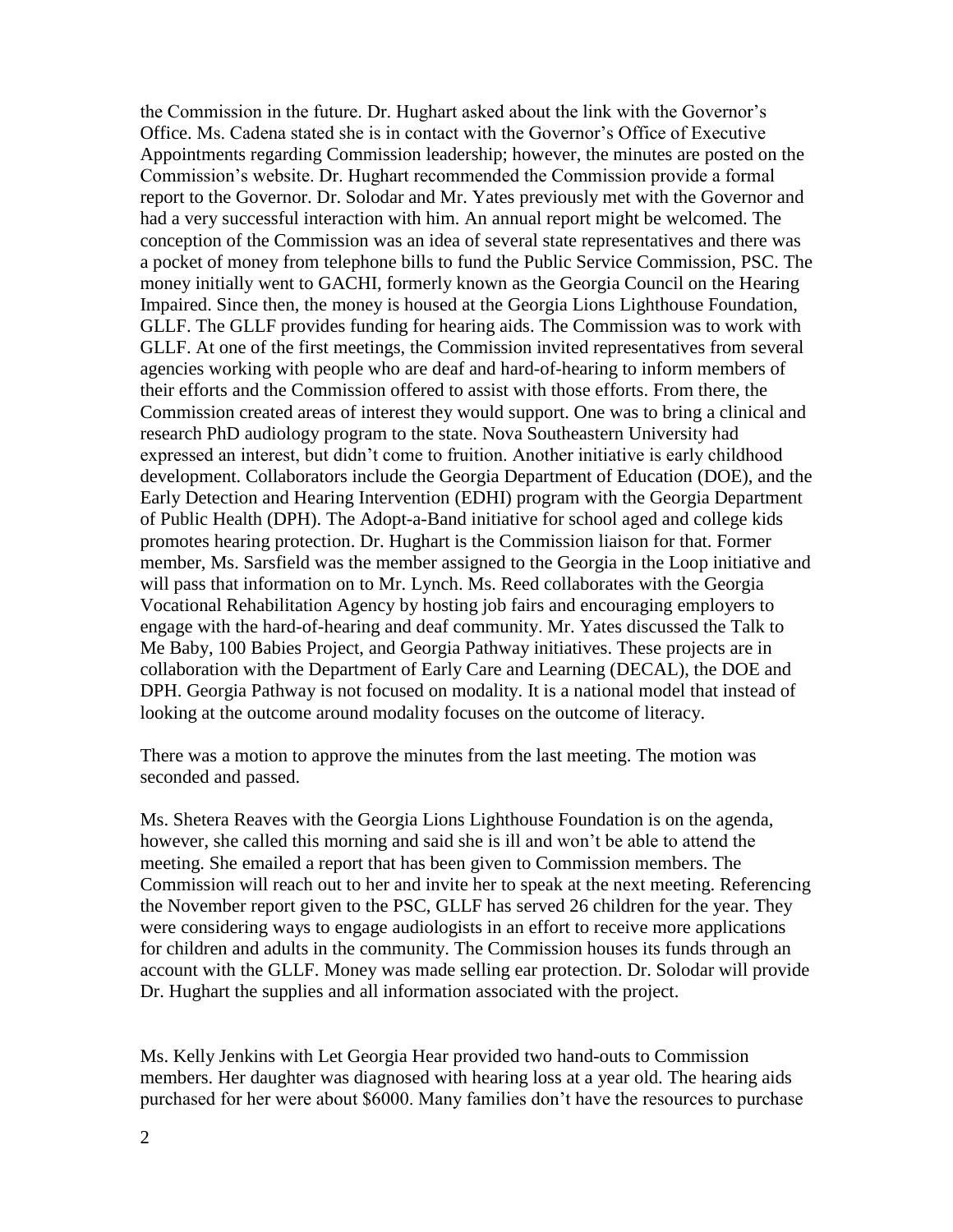hearing aids for children. As a result, children were getting only one instead of two, or the purchase was delayed or not made at all. In 2011 she held a meeting with another parent of a child with hearing loss and they brainstormed about how to increase the number of children to receive necessary hearing aids. One idea was to try to get legislation passed to mandate insurance companies to pay for hearing aids for children. At that time 20 states had passed that legislation. Let Georgia Hear is a parent advocacy agency. In 2015, Representative Edward Lindsay was instrumental in having the bill introduced. However, the bill did not pass. This session the goal is to get a bill through the Senate but the bill doesn't have a sponsor yet. The challenge is getting the bill to the floor. There is a website and Facebook page for Let Georgia Hear. Governor Deal allocated \$800,000 for the State Health Benefit Plan. It is unknown how much of that has been spent. With initial legislation, insurance companies and small businesses were opposed to the legislation. With the rewritten bill, if a company can show that the premium increases are in excess of 1% they can be excluded form mandate and small businesses with less than ten employees are exempt from the requirement. The General Assembly allowed for \$3 million to be put in a general fund for any family who needs it, without having to meet income requirements. That money is also earmarked for children with medical food needs. This money was given to the Georgia Department of Public Health. However, Let Georgia Hear would like to see how many families have had access to the funds. Georgia Lions Lighthouse Foundation came on board when Representative Penny Houston sponsored the bill. GLLF received money from the Public Service Commission which allows for children to receive hearing aids. Let Georgia Hear would like assistance from the Commission to discover how much money has been spent on hearing aids through the State Health Benefit Plan. Rep. Houston called Ms. Jenkins and said she would not be able to sponsor the bill, however she is a huge supporter of the bill and both the Commission and Let Georgia Hear are grateful for her efforts and support. Dr. Lytle agreed to work with Let Georgia Hear to assist in their efforts. Mr. Yates will contact Dr. Fitzgerald regarding the fund housed in the Department of Public Health. Dr. Fitzgerald is an extraordinary advocate for around early language acquisition.

Dr. Kelly Hermanns from the Georgia Department of Public Health (DPH), Early Hearing Detection and Intervention (EHDI) program discussed program updates. Goals of the program (both of the state and the nation) are for babies who do not pass the newborn hearing test is to ensure they are screened by one month, diagnosed by three months, and in intervention by six months of age. There are 18 public health districts in the state and 89 birthing facilities. Referrals for the program are sent to district coordinators, who are responsible for following up with the babies. In 2014, the hearing loss test was added to the newborn screening panel and birthing hospitals are mandated to screen. All screening information is reported to public health. Preliminary data for 2014 compared to 2013 is as follows: 97% of babies are screened before one month of age. Babies diagnosed by three months went up to 72% from 70%. There is a lag of about three weeks from when the baby is screened to when EDHI learns the baby didn't pass the test because all data is entered manually. Loss to follow-up stayed the same, at 33%. It was 32% in 2013. 1500 babies annually didn't pass the final screen. Of those, about 600 didn't receive any diagnosis. About 200-250 children identify as hard-of-hearing annually. The numbers of children who are identified as lost to follow-up do not include families that moved out of state or infants who died. The number of children who are lost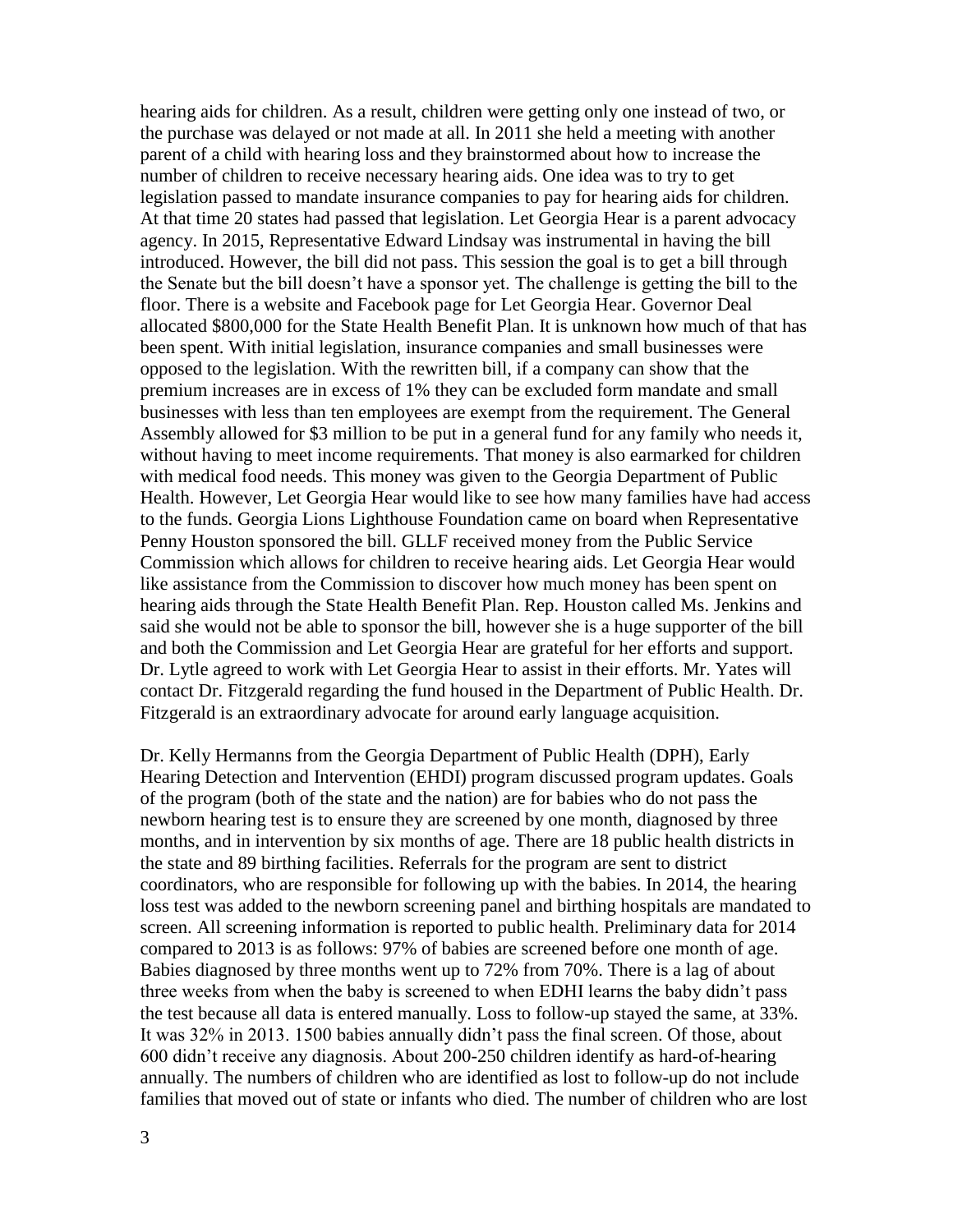to follow-up includes those who failed the first and second screening. Mr. Yates discussed the goal of improving communication from the technician to the family in the hospital at the time of the screen. For example, a technician might tell a family that the reason for the fail might be fluid in the ear. Hispanic families, generally, culturally, seek to be compliant and respect authority so might take that message to heart, thinking that they have several other issues and the cost benefit analysis wasn't fully explored as the family wouldn't understand literacy was at stake. The EDHI coordinator is able to look at counties/districts to see if they are following protocol or if they need technical assistance or training. An example is the Augusta area. In 2013, 20% of babies that were lost to follow-up were in Augusta. Augusta had a 90% lost to follow-up rate. In 2014, a district coordinator was placed there and lost to follow-up is 50%. The coordinator collaborated with area partners to decrease the results. 60% of infants were in intervention by six months. However, some children who fail the screen have multiple disabilities. The 100 Babies Project is doing a longitudinal evaluation which will identify barriers and the EHDI staff will work to eliminate those barriers. Since May of 2015, EHDI has started to text families when the district coordinator calls and the family does not respond. Of 71 families who were texted, 55 responded; 45 with a call, five with a text and three with a call and a text. Forty-two of the 55 went for additional testing and five with a scheduled appointment. Dr. Hermanns stated she would also like the Commission to assist with finding out more information regarding the funds allocated to the GLLF because if the funds aren't used, they will be reallocated. If only 26 children are getting the funding, and the funds are available from birth-19 years, and around 200 children are identified annually, there are several missed opportunities; even when 50% of families on Medicaid in Georgia. Babies Can't Wait is currently doing an evaluation on Georgia Parent Infant Network for Education Services to identify service delivery barriers.

Mr. Kevin Henderson from Hope House discussed their current program. Hope House is an inpatient treatment for men who are deaf and hard-of-hearing with homelessness and substance abuse histories. Hope House is located two blocks away from the state Capitol. They are funded by the Georgia Department of Behavioral Health and Developmental Disabilities. With a total of 70 beds, twelve beds dedicated to men who are deaf and hard-of-hearing. Three meals a day are provided, as well as group therapy, treatment classes, counseling, job coaching and readiness. Hope House serves all modalities, including Sign and spoken language, as well as no language. Mr. Henderson provided information needed for a referral. Men with a history of mental health are also welcome; however, sex offenders are not because of the proximity to a church and day care. If treatment lasts longer than six months, men must pay \$105 a week or \$420 per month. Mr. Henderson will contact Ms. Cadena regarding any updates or news, including an open house. He left his information with the Commission members.

Dr. Solodar discussed Adopt a Band and stated Dr. Hughart will be the Commission liaison. Dr. Solodar spoke with Nick Hobbs, who installs loops and planned to attend the meeting but was unable to. He will attend future meetings if his schedule allows. He will provide a percentage of profits from looping to the Commission for Commission fundraising efforts. The Hearing Loss Association of America is also actively involved in looping. Mr. Lynch will be the Commission liaison for looping.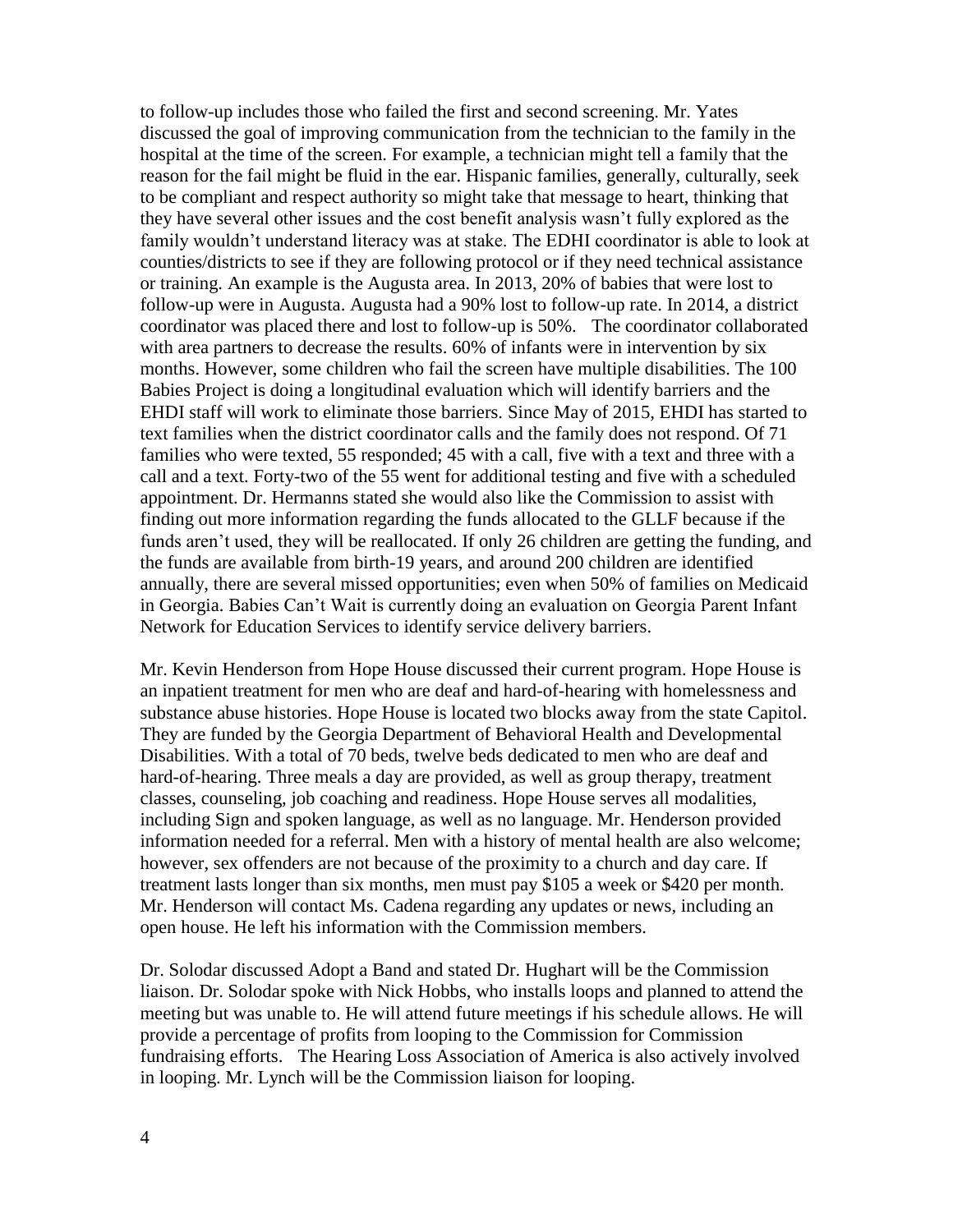Mr. Yates discussed Georgia Pathway. Only 35 percent of Georgia's children are proficient readers. Among low income families the number is 20%. Mr. Yates is the co-chair for Pathway, as is Dr. Kenny Moore with the state director for Schools for the Deaf in Georgia Department of Education. Dr. Stacey Tucci is the Project Manager for Pathway. She works with the Department of Public Health. The next meeting is scheduled for January 26 from 10-3 at the Atlanta Area School for the Deaf in Clarkston (tentatively). Dr. Ani Klin will be a presenter and outside groups, including Common Ground, will also be present. In addition, Dr. Fitzgerald, the Commission for the Department of Public Health, will be present. Mr. Yates recommended the book "Thirty Million Words: Building a Child's Brain" by Dr. Dana Suskind. The book elaborates on a study by researchers Betty Hart and Todd Risley, who, in 1995 found that some children heard thirty million fewer words by their fourth birthdays than others. The children who heard more words were better prepared when they entered school. These same children, when followed into third grade, had bigger vocabularies, were stronger readers, and got higher test scores. This disparity in learning is referred to as the achievement gap. Dr. Suskind looked at the cause of the gap and what the gap does to the brain, both socially, emotionally and around language neural connections. Programs like "Reach out and Read" work with pediatricians. Another project of the GDPH is "Talk with me Baby" which teaches parents to be their child's conversational partner before the baby is ever born. Each child needs to hear about 11 million words a year to could out the neural connections. If neural connections are not built, the brain starts pruning along with its plasticity after about fourteen months. Reading is only one method of being a conversational partner. What we're really looking for is the serve and return of language. We're trying to resolve those issues without worrying about modality, but instead on children's language and literacy acquisition. Dr. Solodar pointed out that the modality doesn't matter but understand that literacy and development of language is what is critically important.

Ballots for voting were passed out to all members. Mr. Yates was nominated for Chair, Mr. Lynch self-nominated. Ballots were read and Mr. Yates was introduced as the new Chairperson. Dr. Hughart self-nominated for Vice Chair, as did Mr. Lynch. Ballots were tallied and Dr. Hughart was introduced as the Vice Chair. Chair positions are for two years and can be succeeded twice. Vice chair is for one year and has no term limits.

Mr. Yates recommended Cave Springs as a location for a future meeting, at one of the schools for the Deaf.

The meeting dates for 2016 is as follows:

March 15, June 21, September 20, December 13. The locations will be determined at a later date and the dates will be updated to the website.

Mr. Yates discussed setting a date for a strategic planning meeting in February. Ms. Cadena will email the members to set a date.

Dr. Hughart recommended some ideas for the Commission to consider. Sponsorships provide an opportunity for services to be enhanced. Hearing aid batteries can be cost